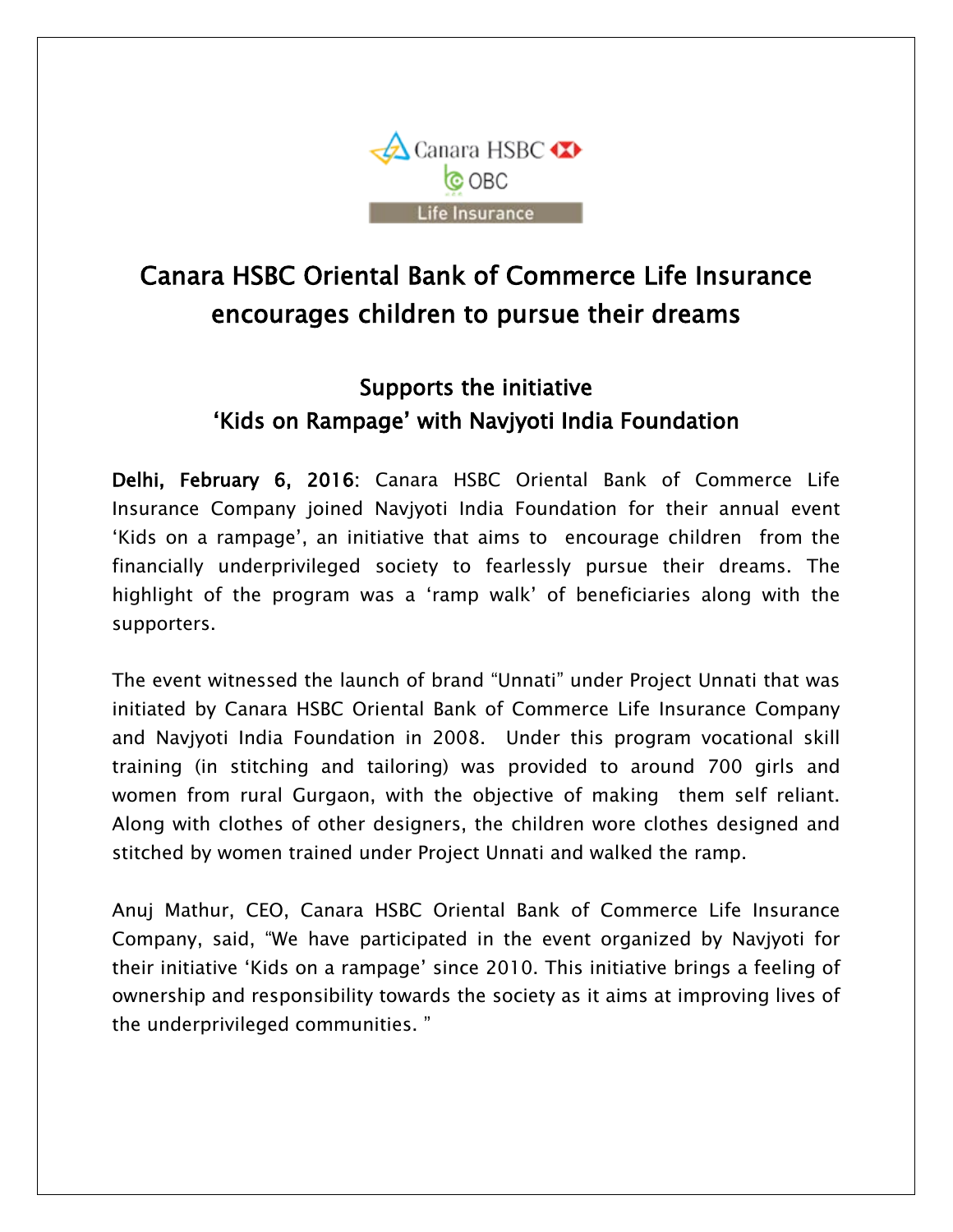Mr. Mathur further added, "One of the focus areas for our company is inclusion through education under the theme 'Aatmnirbhar', which provides skill and vocational training to the beneficiaries associated with the project for becoming self reliant. Launch of brand "Unnati" by young girls and women from the rural communities is a moment of pride as it empowers women to become selfreliant. We also conduct programs which provide training in marketing, soft skills, financial literacy and entrepreneurship workshops thus benefitting the larger community. Our employees are actively engaged in this ".

Canara HSBC Oriental Bank of Commerce Life Insurance Company is committed to more than just giving back to the society & community. The business of Life Insurance is all about social security and protection i.e. aimed at the well being of the society as a whole. One of the five core values of the Company is Corporate Citizenship which stresses the fact that businesses and markets are essentially aimed at the welfare of society and thus complement each other.

------------------------------------------------------------------

#### About Navjyoti India Foundation:

Navjyoti India Foundation is a not-for-profit organization founded by Dr. Kiran Bedi and 15 like-minded officers of the Delhi Police with a mission to work with the vulnerable sections of the society. Operational in parts of Delhi and Haryana since 1988, Navjyoti has impacted more than 4,30,000 lives by enabling them towards the goal of self-reliance through its interventions in areas of Child Education, Skills Upgradation of Youth and Community Development.

#### About Canara HSBC Oriental Bank of Commerce Life Insurance Company Limited:

Canara HSBC Oriental Bank of Commerce Life Insurance Company Limited was launched in June 2008 and is jointly owned by two of India's largest public sector banks – Canara Bank (holding 51%) and Oriental Bank of Commerce (23%) – and HSBC Insurance (Asia Pacific) Holdings Limited (26%), the Asian insurance arm of one of the world's largest banking and financial services groups – HSBC.

The Company has access to around 60 million customers and a pan-India network of over 8000+ branches of Canara Bank, HSBC and Oriental Bank of Commerce. By selling through the three banks' branches thus seeking to leverage on the cost advantages the company aims to pass on the savings to customers by delivering products which are of